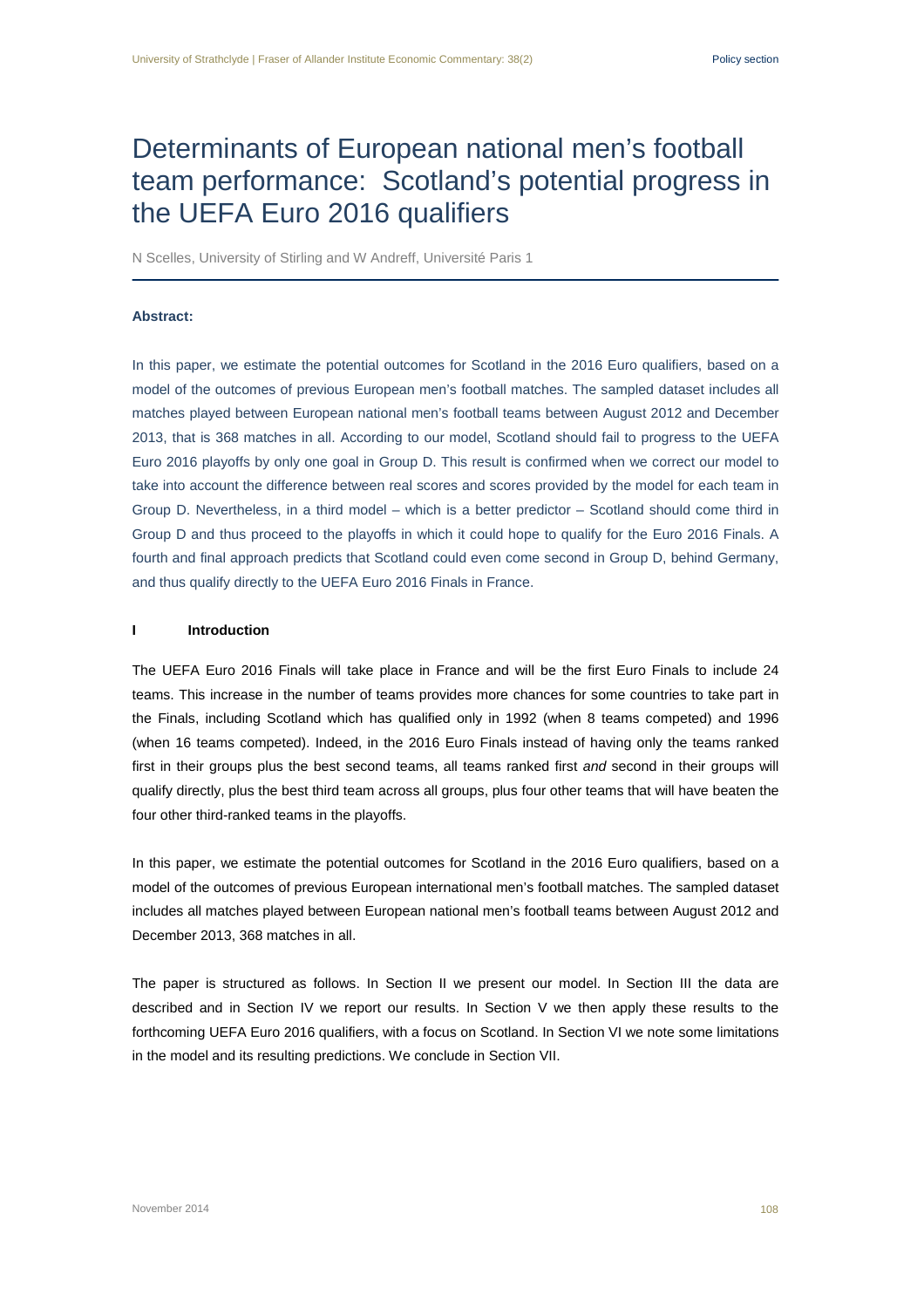## **II Model specification**

In our model a score equation is specified and then estimated using variables identified in a review of the literature (Allan and Moffat, 2014; Andreff and Andreff, in press; Baur and Lehmann, 2007; Berlinschi, Schokkaert, and Swinnen, 2013; Gelade and Dobson, 2007; Hoffmann, Lee, and Ramasamy, 2002; Hoffmann, Lee, Matheson, and Ramasamy, 2006; Houston and Wilson, 2002; Leeds and Leeds, 2009; Macmillan and Smith, 2007; Yamamura, 2009, 2012). In addition, we introduce seven new variables which have not yet been tested as potential determinants of national men's football team performance. The relevant variables from the literature are:

- *Population*: *(Log POPi - Log POPj) / Log [min (POPi, POPj)]*,
- with *POPi* the population of team *i*'s nation and *POPj* the population of team *j*'s nation;
- *GDP per capita*: *(Log GDPi - Log GDPj) / Log [min (GDPi, GDPj)]*;
- *Climate* ([temperature 14°C]<sup>2</sup>): *(CLI<sub>i</sub> CLI<sub>i</sub>) / [min (CLI<sub>i</sub>, CLI<sub>j</sub>)];*
- *Experience*: *EXP* equals the number of matches played by a country in its history, thus *(Log EXPi - Log EXPj) / Log [min (EXPi, EXPj)]*;
- *Percentage of players*: is the number of football players in a country (*PLA*) divided by its population: *[(Log PLAi / Log POPi) - (Log PLAj / Log POPj)] / min [(Log PLAi / Log POPi), (Log PLAj / Log POPj)].* The expectation is that a large population is not sufficient as a precondition to perform in the football World Cup while the percentage of players within this population should be a crucial determinant of scores and wins;
- *Home advantage*: is a dummy equal to 1 if team *i* plays home, -1 if team *j* plays home.

In addition to the above variables drawn from the literature, we introduce seven new variables to test the determinants of the outcome of men's international football matches. They are:

• *Player Quality*: is the number of players who are on the roster of the 10 most valuable European football clubs and have been fielded in at least 20 games per season: *(PLQi - PLQj) / min (PLQi, PLQj)]*.

The 10 most valuable clubs in Europe are Real Madrid, Manchester United, FC Barcelona, Arsenal, Bayern Munich, AC Milan, Chelsea, Juventus, Manchester City and Liverpool (more than \$650m for every team against \$520m for the 11<sup>th</sup> (i.e. Tottenham); Forbes, 2013). The underlying assumption is that best players have an incentive to play in those teams with the best financial resources to pay them;

• *Foreign Managers:* from the core group of western European countries: *FOMi - FOMj*, with *FOM* as a dummy: equal to 1 for countries with a national team coached by a foreign manager

from Belgium, France, Germany, Italy or the Netherlands.

This dummy is derived from Kuper and Szymanski (2012) who contend that the five abovementioned western European countries have discovered the secret of football and all adhere to the basic tenets of rapid collectivised western European football.

• *Technology Transfer through managers*: *TTMi - TTMj*, with *TTM* a dummy equal to 1 for countries with a manager who has coached a team in Belgium, France, Germany, Italy or the Netherlands or has been trained himself / herself by a manager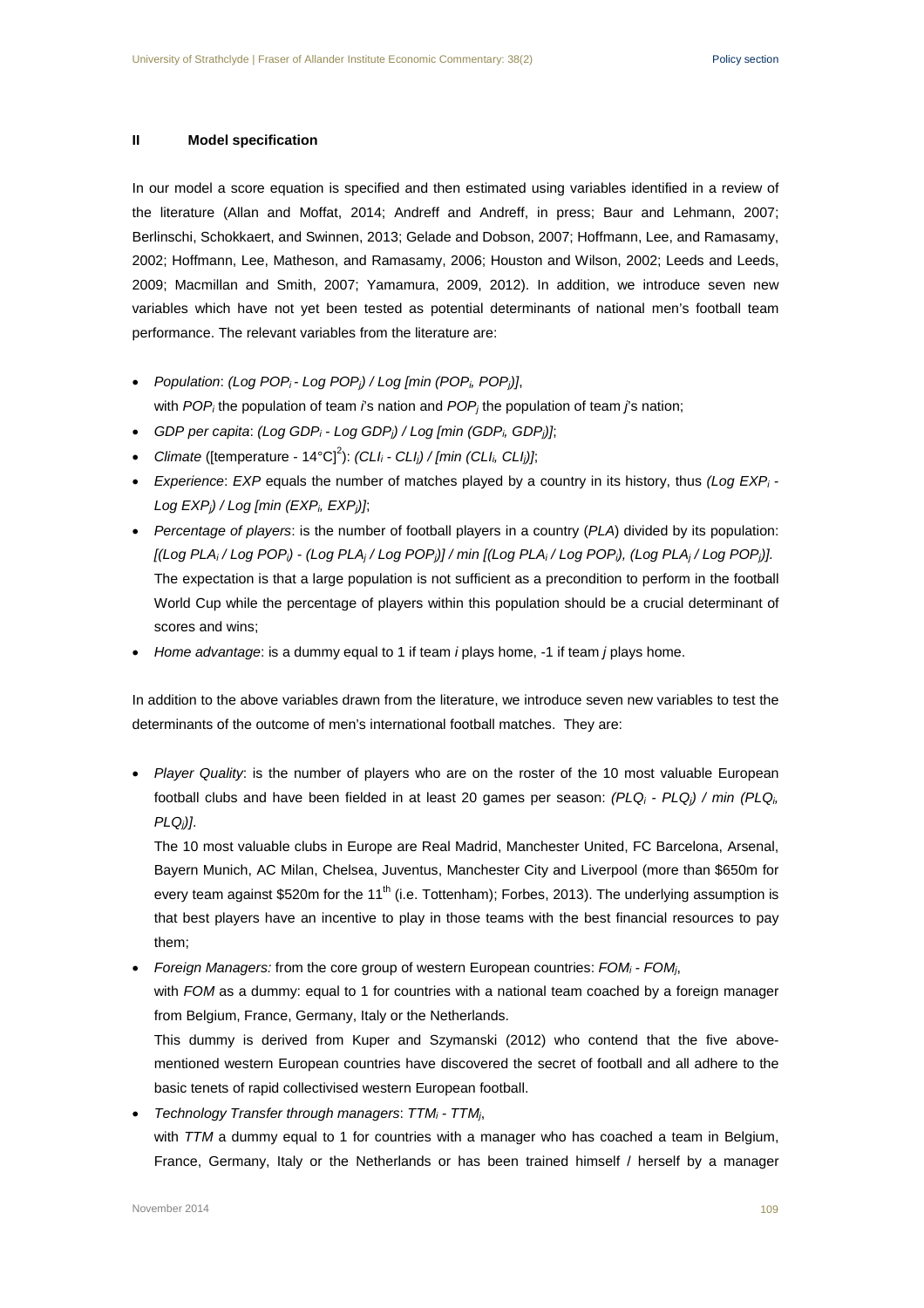operating in one of these five countries (the dummy equals 0.5 if the club was in the second division);

• *Prize*: is a dummy equal to 1 if team *i* is favourite, -1 if team *j* is favourite in a match with sporting prize for the two teams.

Sporting prize means that a team is in contention for a specific sporting prize:

- − winning the final (eg UEFA Euro Finals or FIFA World Cup)
- a qualification to the next round of a Finals' competition
- − *first* rank (rather than the second) in the group stage in a Finals' competition (eg the FIFA World Cup) – even when being ranked second allows a team to qualify to the next round. As a firstranked team it automatically faces a second-ranked team from another group in the next round, hence, to be first rather than second should allow a team to avoid a supposedly best team in the next round. It is notable that in the 2014 World Cup, every team ranked first in its group stage qualified into the round of 16.

A team is considered as favourite if there is a difference of 0.1 or more between the two opponents in betting odds. When betting odds are not available, dummies are allocated to teams only in those cases where an obvious favourite can be assessed.

- *Prize difference in favour of the favourite*: is a dummy equal to 1 if team *i* is favourite, -1 if team *j* is favourite when it occurs that the favourite team has a sporting prize whereas the underdog has no sporting prize.
- *Prize difference in favour of the underdog*: is a dummy equal to 1 if team *i* is the underdog, -1 if team *j* is the underdog the latter having a sporting prize whereas the favourite has no sporting prize.
- *No prize*: is a dummy equal to 1 if team *i* is favourite, -1 if team *j* is favourite in a match without a sporting prize.

A linear specification for the predicted score between team *i* and *j* is written as follows:

*S<sub>ijtsd</sub>* =  $β_0 + β_XX_{ii} + β_ZZ_{ii} + β_WW_{ii} + β_KK_{ii} + ε_{ii}$ tsd (1)

where:

*Sijtsd* is the score of a match between team *i* and team *j* in year *t*, during the semester *s* and on day *d*, *β<sup>0</sup>* is an intercept term, *β<sup>X</sup>* stands for the coefficients of explanatory variables *Xij* which depend on team *i* and team *j* (Climate and Percentage of players), *β<sup>Z</sup>* the coefficients of explanatory variables *Zijt* which depend on team *i* and team *j* in year *t* (Population and GDP per capita), *β<sup>W</sup>* the coefficients of explanatory variables *Wijts* which depend on team *i* and team *j* in year *t* and semester *s* (Player Quality), *β<sup>K</sup>* the coefficients of explanatory variables *Kijtsd* which depend on team *i* and team *j* in year *t*, semester *s* and on day *d* (Experience, Foreign Managers, Technology Transfer, Home advantage, Prize, Prize difference for the favourite, Prize difference for the underdog and No prize) and ε a stochastic error term.

## **III Data description**

The sample used to test the above-specified model gathers together all game-specific data from August 2012 to December 2013 for European men's international football (368 observations); Montenegro is excluded from the sample since data about the number of players are missing. Data regarding Score,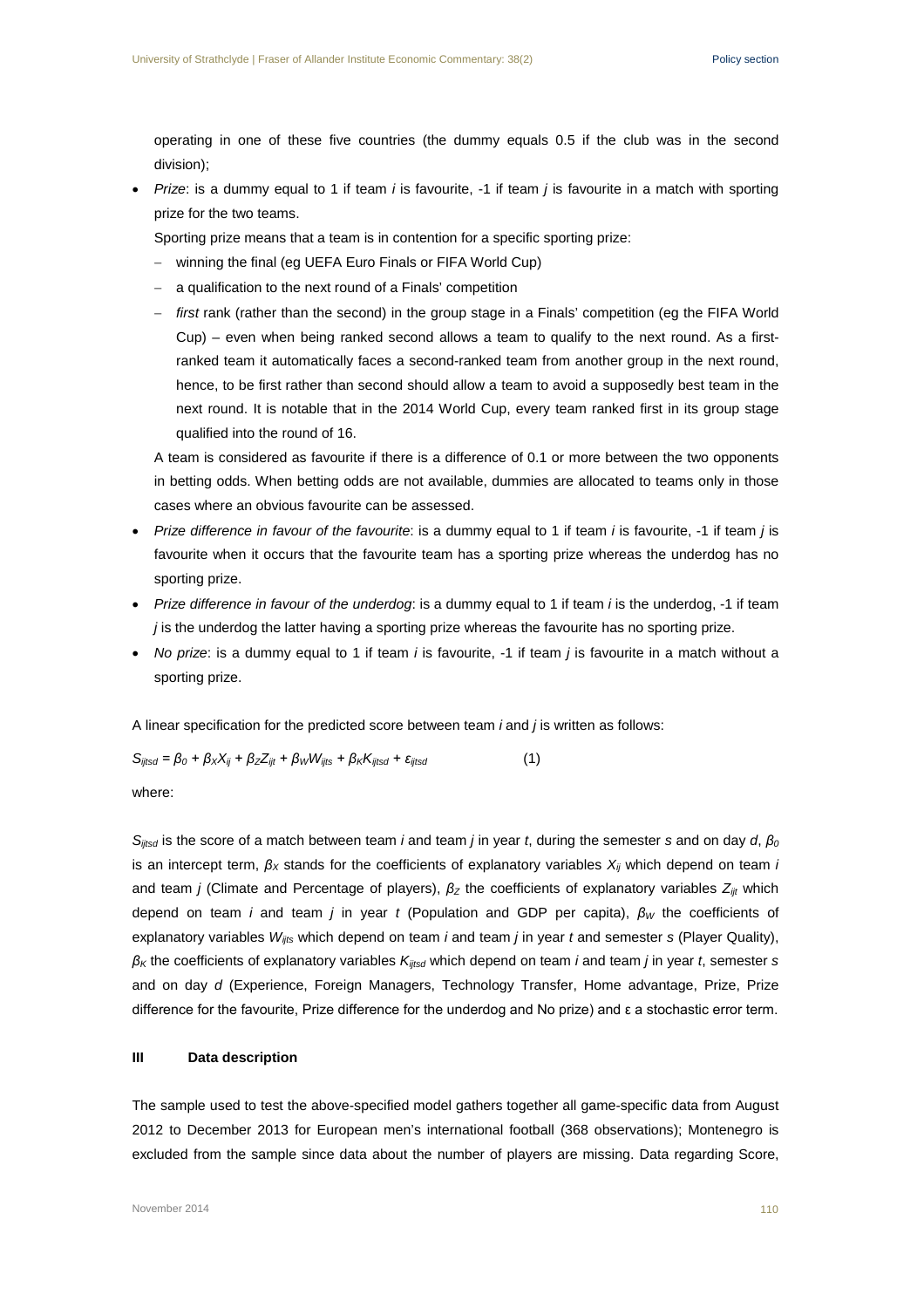Experience, Percentage of players and Home advantage have been collected or calculated from FIFA sources; Population is available on the United Nations website; GDP per capita from the International Monetary Fund website; Temperature from the World Bank website; Player Quality from ESPN and Wikipedia; Foreign Managers and Technology Transfer from Wikipedia; and Prize, Prize difference for the favourite, Prize difference for the underdog and No prize from BetBase1. Table 1 exhibits descriptive statistics for the sample as a whole.

#### **IV Results**

The results are shown in Table 2. Population, Experience, Percentage of players and Prize difference in favour of the favourite team have a significantly positive impact at the 1% threshold. Player Quality, Home advantage and Prize a significantly have a positive impact at the 5% threshold. GDP per capita has a significantly *negative* impact at the 10% threshold, while all other variables are insignificant. Though the latter variables are not all significant, it is worth noting that using the same model applied to all the men's national football team matches *in the world* over the period 2011-2013 (2,854 observations), all variables are significant, save for Climate.

**Table 1:** Descriptive statistics.

| Mean       | Standard deviation |
|------------|--------------------|
| 1.5897     | 1.4735             |
| 16,054,388 | 25,967,538         |
| 0.1476     | 0.1599             |
| 32,663     | 30,553             |
| 0.1290     | 0.1034             |
| 8.4674     | 4.3833             |
| 30.22      | 123.33             |
| 536.36     | 225.93             |
| 0.1059     | 0.1114             |
| 7.4118%    | 5.2134%            |
| 0.0438     | 0.0377             |
| 1.9674     | 5.2167             |
| 3.1087     | 6.2400             |
| 0.1114     | 0.3146             |
| 0.1957     | 0.3967             |
| 0.1780     | 0.3762             |
| 0.2826     | 0.4396             |
| 0.9565     | 0.2039             |
| 0.5326     | 0.4989             |
| 0.0978     | 0.2971             |
| 0.0136     | 0.1158             |
| 0.3315     | 0.4708             |
|            |                    |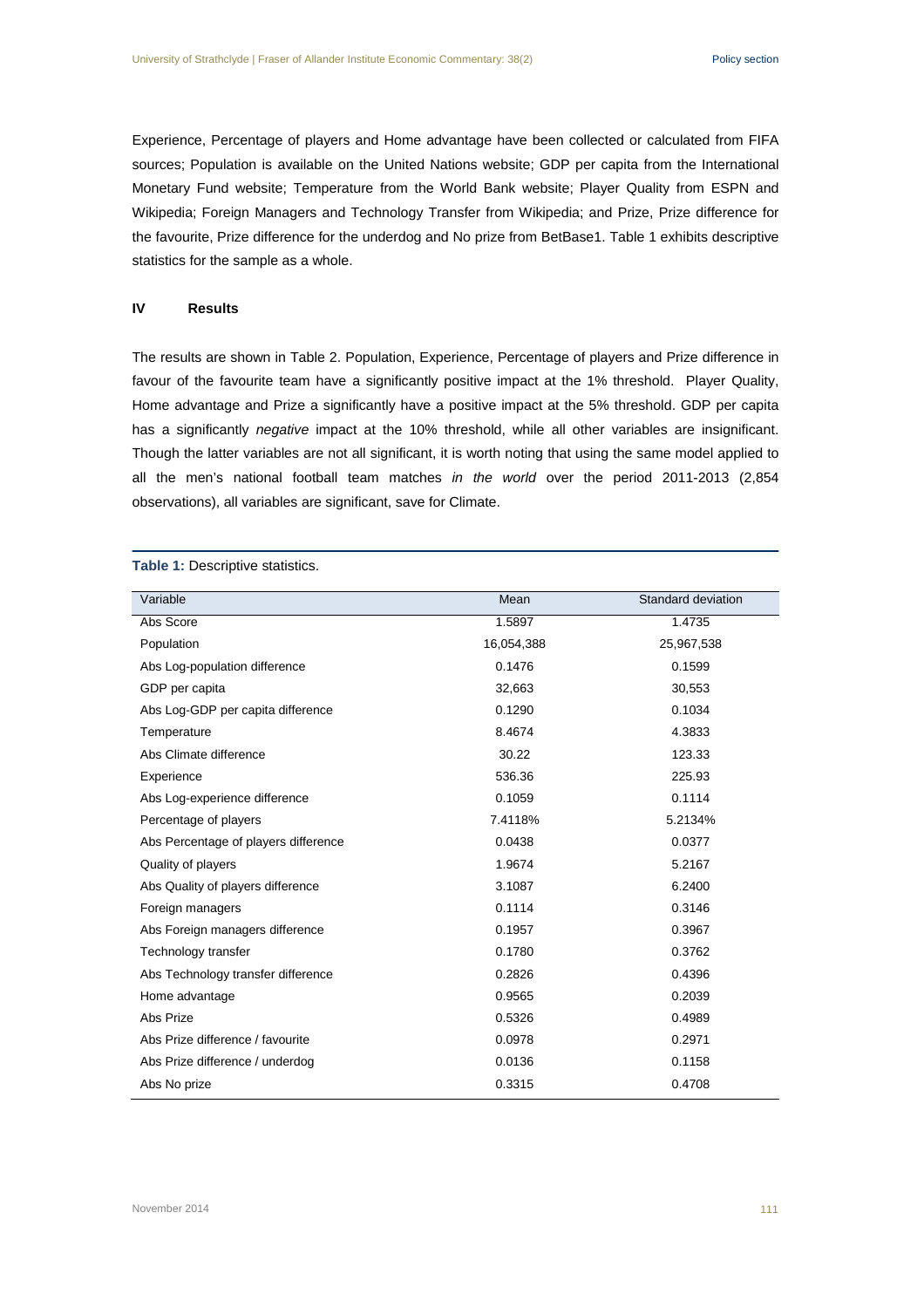# **Table 2**: Results.

| Variable                          | Coefficient | p-value |
|-----------------------------------|-------------|---------|
| Population                        | 2.6291      | 0.0002  |
| GDP per capita                    | $-1.3179$   | 0.0967  |
| Climate                           | $-0.0004$   | 0.3879  |
| Experience                        | 2.1463      | 0.0198  |
| Percentage of players             | 7.2387      | 0.0035  |
| Player quality                    | 0.0272      | 0.0452  |
| Foreign managers                  | 0.1632      | 0.3652  |
| Technology transfer               | 0.0579      | 0.7449  |
| Home advantage                    | 0.6771      | 0.0368  |
| Prize                             | 0.3522      | 0.0254  |
| Prize difference / favourite team | 0.8107      | 0.0031  |
| Prize difference / underdog       | $-1.4087$   | 0.3240  |
| No prize                          | 0.0667      | 0.6348  |
| Constant                          | $-0.4867$   | 0.1172  |
| Observations                      | 368         |         |
| Adjusted R <sup>2</sup>           | 0.470       |         |

# **Table 3:** Results without Netherlands-Hungary.

| Variable                          | Coefficient | p-value |
|-----------------------------------|-------------|---------|
| Population                        | 2.5462      | 0.0003  |
| GDP per capita                    | $-1.3717$   | 0.0818  |
| Climate                           | $-0.0004$   | 0.3915  |
| Experience                        | 2.4032      | 0.0069  |
| Percentage of players             | 6.7136      | 0.0060  |
| Player quality                    | 0.0292      | 0.0297  |
| Foreign managers                  | 0.1786      | 0.3189  |
| Technology transfer               | 0.0169      | 0.9225  |
| Home advantage                    | 0.6747      | 0.0366  |
| Prize                             | 0.3513      | 0.0245  |
| Prize difference / favourite team | 0.8088      | 0.0032  |
| Prize difference / underdog       | $-0.1098$   | 0.8947  |
| No prize                          | 0.0694      | 0.6213  |
| Constant                          | $-0.4998$   | 0.1059  |
| <b>Observations</b>               | 367         |         |
| Adjusted R <sup>2</sup>           | 0.476       |         |

Surprisingly, the absolute value of the coefficient for Prize difference in favour of the underdog is higher than those for Prize difference in favour of the favourite team and Prize. This would mean that the advantage for the favourite team is higher when it has no prize to defend. This is counter-intuitive as one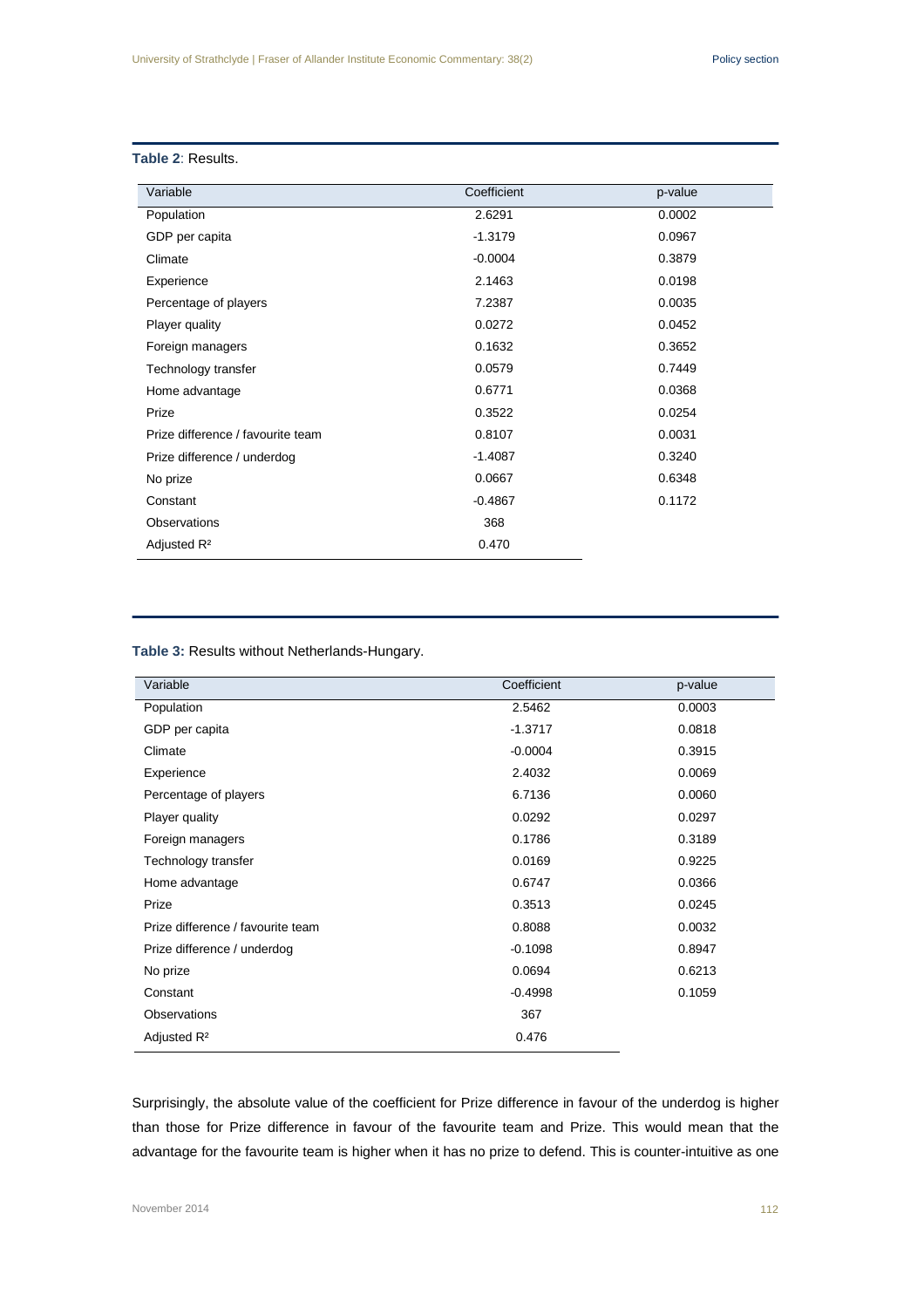would expect favourites to have a smaller incentive to play at their best level and thus one would expect their coefficient to be lower. It is worth noting that the results for Prize difference in favour of the underdog could be biased by one score difference: that between Netherlands and Hungary (+7). We thus re-ran our model without this game (refer Table 3). These results are now more consistent with our expectations. Consequently, we applied this revised model to predict Scotland's potential outcomes in the 2016 UEFA Euro qualifiers.

#### **V Scotland's potential progress in the UEFA Euro 2016 qualifiers**

## *Model 1*

Table 4 provides the outcomes in the UEFA Euro 2016 qualifying Group D according to our model. First, the differences between teams in each individual game are given, resulting from the application of coefficients outlined in Table 3 to each game. The coefficient for home advantage is 0.6747, which should mean for example that if Scotland loses by two goals against Germany in Germany, it should theoretically lose by less than one goal at home (2 - 0.6747 - 0.6747 = 0.6506: Germany loses its home advantage (-0.6747) and has even now an away disadvantage (-0.6747 again)). Actually, we considered that the constant in our model (-0.4998) counterbalances the strength of home advantage and reduces it to 0.1749 (0.6747 - 0.4998). Of our 367 observations, 351 took place at a national stadium while 16 took place at a neutral ground. Hence that is why we apply 0.1749 for home advantage. Second, below Table 4 we provide the standing resulting from the differences between teams in each individual game, based on the UEFA rules for the allocation of points at the end of each game (i.e. 3 points for a win, 1 point for a draw, 0 point for a loss) and deciding between teams with the same number of points (i.e. goal difference in all games – as noted in brackets).

|           | Germany               | Ireland | Poland             | Scotland    | Georgia | Gibraltar |  |
|-----------|-----------------------|---------|--------------------|-------------|---------|-----------|--|
| Germany   |                       | $+2$    | $+2$               | $+2$        | $+2$    | $+6$      |  |
| Ireland   | $-1$                  |         | 0                  | $\mathbf 0$ | $+1$    | $+4$      |  |
| Poland    | $-1$                  | $+1$    |                    | $+1$        | $+1$    | $+5$      |  |
| Scotland  | $-2$                  | 0       | 0                  |             | $+1$    | $+4$      |  |
| Georgia   | $-2$                  | 0       | $-1$               | 0           |         | $+4$      |  |
| Gibraltar | -6                    | $-4$    | $-4$               | $-4$        | $-4$    |           |  |
|           |                       |         | 1. Germany 30      |             |         |           |  |
|           |                       |         | 2. Poland 20       |             |         |           |  |
|           |                       |         | 3. Ireland 13 (+5) |             |         |           |  |
|           | 4. Scotland $13 (+4)$ |         |                    |             |         |           |  |
|           |                       |         | 5. Georgia 8       |             |         |           |  |

**Table 4:** Outcomes in the UEFA Euro 2016 qualifying Group D according to our model

6. Gibraltar 0

Scotland should be in contention with Ireland in Group D to take part in the playoffs for the UEFA Euro 2016 Finals, but fail to do so by one goal. Germany – the current World Champions – should win all its matches, taking advantage of its population, experience, percentage of players and its player quality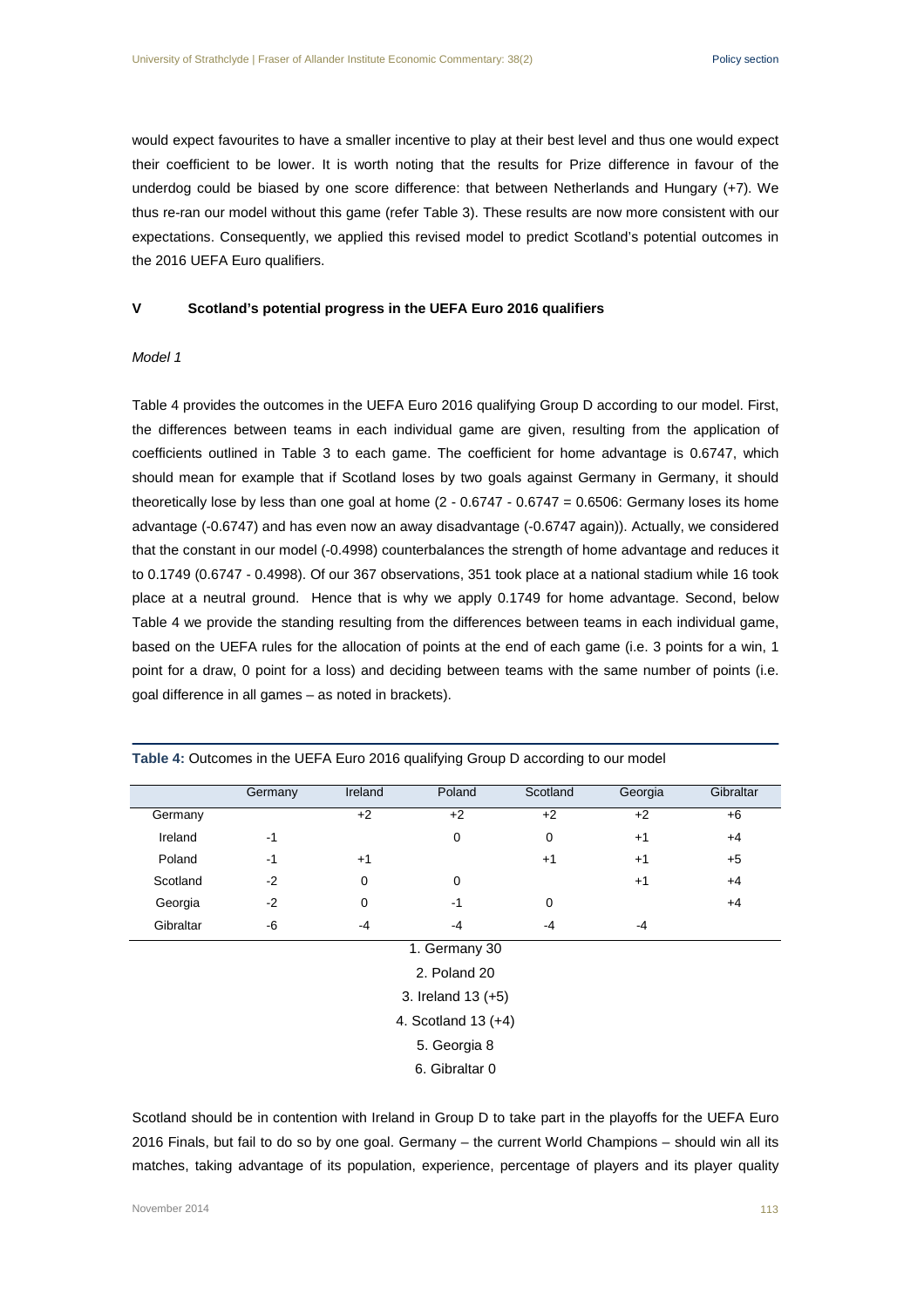(Table 5). Poland should take advantage of its population and lower GDP per capita compared to Germany, Ireland and Scotland. The latter two countries have very similar data, with Scotland having better experience and Ireland a larger percentage of players.

|           | Population | GDP per  | Temperature | Experience | Percentage | Player  | Foreign | Technology |
|-----------|------------|----------|-------------|------------|------------|---------|---------|------------|
|           |            | capita   |             |            |            | quality | manager | transfer   |
| Germany   | 80 640     |          |             |            |            |         |         |            |
|           | 000        | 40369.97 | 8.50        | 887        | 20.22%     | 10      | 0       | 0          |
| Ireland   | 4 662 000  | 40267.27 | 9.11        | 505        | 9.04%      | 0       | 0       | 0          |
| Poland    | 38 548     |          |             |            |            |         |         |            |
|           | 000        | 21679.39 | 7.87        | 756        | 5.19%      | 1       | 0       | 0          |
| Scotland  | 5 300 000  | 44339.62 | 8.31        | 726        | 7.94%      | 0       | 0       | 0          |
| Georgia   | 4 489 000  | 6007.129 | 7.36        | 516        | 4.95%      | 0       | 0       | 1          |
| Gibraltar | 29 25 9    | 34177.52 | 18.60       | 52         | 7.00%      | 0       | 0       | 0          |

#### **Table 5:** Data in the UEFA Euro 2016 qualifying Group D

#### *Model 2*

It seems proper that we should compare real score and the score provided by the model based on the period August 2012 to December 2013 for every men's international football team (except Gibraltar that did not play) to assess potential over or under-performance (refer to Appendices 1 to 5). We took this into account to correct our model. According to our new model, Scotland should be in contention with Poland to take part in the playoffs for the qualification in the UEFA Euro 2016, but still fail to do so by one goal (Table 6). However, an encouraging point to note is that Scotland has performed strongly since June 2013, after having underperformed up until March 2013 (Appendix 1). This could mean that Scotland could outperform Poland.

|          | Germany | Ireland | Poland | Scotland | Georgia | Gibraltar |
|----------|---------|---------|--------|----------|---------|-----------|
| Germany  |         | +2      | $+2$   | $+2$     | $+3$    | +6        |
| Ireland  | -1      |         | +1     | $+1$     | $+2$    | $+5$      |
| Poland   | -2      | 0       |        | 0        | $+1$    | $+5$      |
| Scotland | $-2$    | 0       |        |          | $+1$    | $+4$      |
| Georgia  | -3      | -1      | $-1$   | -1       |         | +3        |

**Table 6:** Outcomes in the UEFA Euro 2016 qualifying Group D according to our corrected model

#### 1. Germany 30

Gibraltar -6 -4 -4 -4 **-3**

2. Ireland 20

3. Poland 15 (+6)

4. Scotland 15 (+5)

5. Georgia 6

6. Gibraltar 0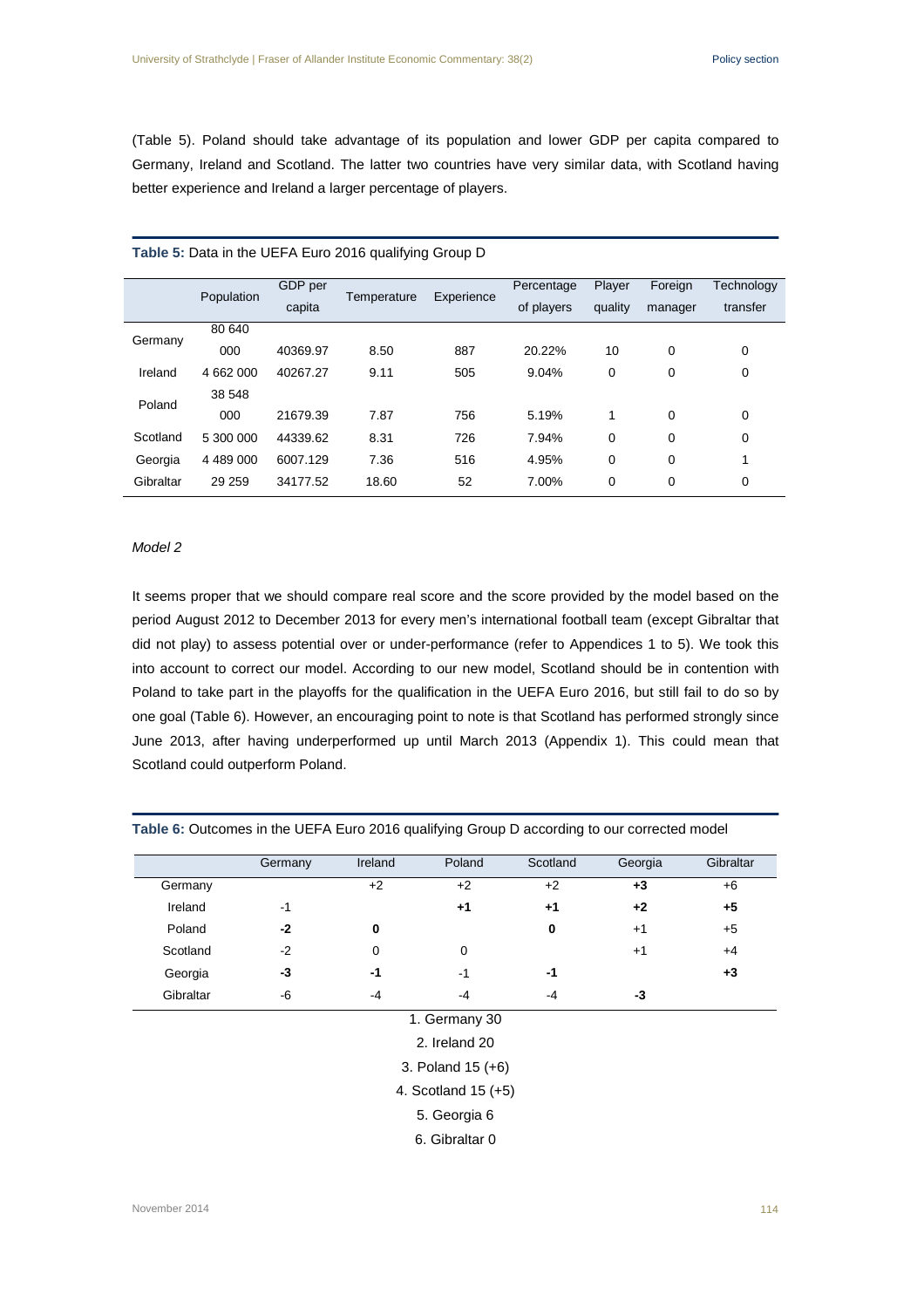### *Model 3*

We then replaced our previous model by using a regression in which we explain score difference by way of home advantage and dummies for every team instead of by the previously used determinants. For example, for Scotland, we use 1 when it played at home and -1 when it played away; we use the same principle for other teams. The advantage of this approach is that it directly captures team strengths over the period August 2012 to December 2013. Given that Gibraltar did not play over this period, we arbitrarily chose to allocate San Marino's coefficient to Gibraltar. Using this updated model – which is the most powerful for predictions (adjusted  $R^2 = 0.527$ ) – Scotland should come third in Group D and qualify for the playoffs (Table 7). The best third team among all groups will be directly qualified for the UEFA Euro 2016 but our model predicts that it will not be Scotland; rather it predicts it will be Sweden. The other teams it predicts that will take part in the playoffs will be: Iceland, Israel, Slovakia, Slovenia, Romania, Bulgaria and Denmark. According to our coefficients, the hierarchy among Scotland and these teams is as follows: Israel (5.647), Slovakia (5.550), Romania (5.499), Scotland (5.494), Slovenia (5.341), Bulgaria (5.272), Iceland (5.148) and Denmark (5.100). In taking into account home advantage (+0.281), this would mean that Scotland should qualify against Bulgaria, Iceland and Denmark (+1 at home, 0 away) whereas other confrontations should be very uncertain (0 at home, 0 away). Using this model based on team strengths over the period August 2012 to December 2013, the standings in the different groups for the UEFA Euro 2016 qualifiers should be as set out in Table 8. For each team we indicate its coefficient in our model and not its number of points; but the ranking is the same using either approach.

|                  | Germany | Ireland | Poland | Scotland | Georgia | Gibraltar |  |
|------------------|---------|---------|--------|----------|---------|-----------|--|
| Germany          |         | $+2$    | $+3$   | $+3$     | $+3$    | +8        |  |
| Ireland          | $-2$    |         | $+1$   | $+1$     | $+1$    | +6        |  |
| Poland           | $-2$    | $-1$    |        | 0        | $+1$    | $+5$      |  |
| Scotland         | $-2$    | 0       | $+1$   |          | $+1$    | $+5$      |  |
| Georgia          | -3      | $-1$    | 0      | 0        |         | $+5$      |  |
| Gibraltar        | -7      | -5      | $-4$   | -5       | -3      |           |  |
| $1$ Carmany $30$ |         |         |        |          |         |           |  |

**Table 7:** Outcomes in the UEFA Euro 2016 qualifying Group D according to home advantage and team strengths over the period August 2012 to December 2013

1. Germany 30

2. Ireland 22

3. Scotland 15

4. Poland 11

5. Georgia 8

6. Gibraltar 0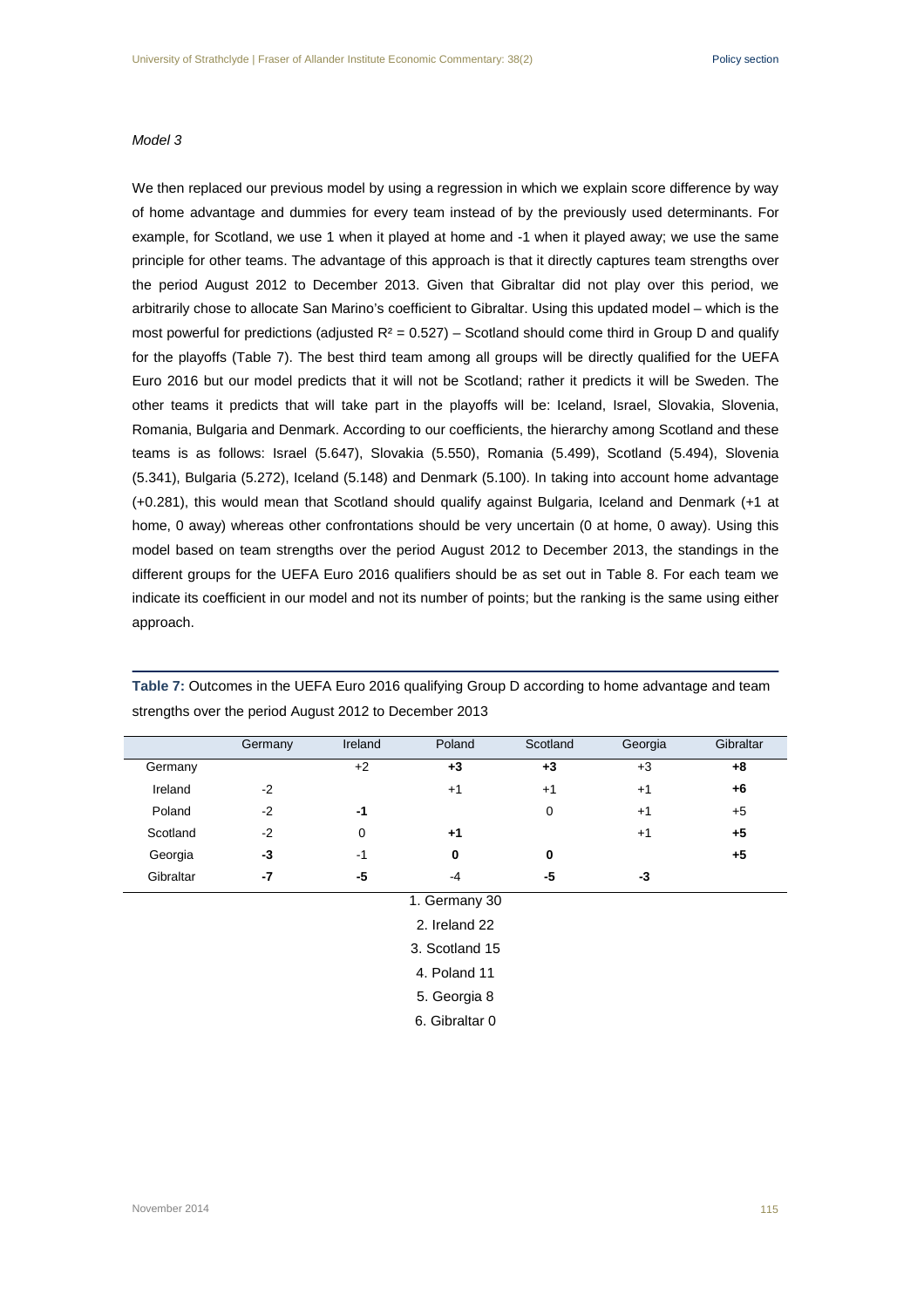**Table 8:** Standings in the UEFA Euro 2016 qualifiers according to team strengths over the period August 2012 to December 2013

| A | 1. Netherlands (7.036), 2. Czech Republic (5.661), 3. Iceland (5.148), 4. Turkey (5.138),   |
|---|---------------------------------------------------------------------------------------------|
|   | 5. Kazakhstan (4.606), 6. Latvia (4.403)                                                    |
| B | 1. Bosnia and Herzegovina (7.385), 2. Belgium (6.887), 3. Israel (5.647), 4. Wales          |
|   | (5.129), 5. Cyprus (4.137), 6. Andorra (2.535)                                              |
| C | 1. Spain (7.140), 2. Ukraine (6.558), 3. Slovakia (5.550), 4. Belarus (5.333), 5. Macedonia |
|   | (5.148), 6. Luxembourg (3.910)                                                              |
| D | 1. Germany (7.776), 2. Ireland (5.935), 3. Scotland (5.494), 4. Poland (5.083), 5. Georgia  |
|   | (4.950), 6. Gibraltar (0.408)                                                               |
| E | 1. England (6.574), 2. Switzerland (6.245), 3. Slovenia (5.341), 4. Lithuania (4.753), 5.   |
|   | Estonia (4.142), 6. San Marino (0.408)                                                      |
| F | 1. Greece (6.244), 2. Finland (5.914), 3. Romania (5.499), 4. Hungary (4.901), 5. Northern  |
|   | Ireland (4.679), 6. Faroe Islands (3.607)                                                   |
| G | 1. Russia (6.653), 2. Austria (6.266), 3. Sweden (6.191), 4. Montenegro (5.755), 5.         |
|   | Moldova (3.745), 6. Liechtenstein (3.344)                                                   |
| H | 1. Italy (5.949), 2. Croatia (5.831), 3. Bulgaria (5.272), 4. Norway (5.027), 5. Azerbaijan |
|   | $(4.961)$ , 6. Malta $(3.201)$                                                              |
|   | 1. Portugal (6.470), 2. Serbia (6.355), 3. Denmark (5.100), 4. Albania (4.999), 5. Armenia  |
|   | (4.760)                                                                                     |

# *Model 4*

A fourth and final approach attempts to predict Scotland's progress in the UEFA Euro 2016 qualifiers by thinking in terms of cycles and observing the performance of countries in Group D over 2011, 2012 and 2013 (Table 9). Ireland and Scotland are quite similar: good performances in 2011, not so good in 2012 and better in 2013. By contrast, Poland's performance was poor in 2013. The best situation for Scotland would be for it to continue its improvement evident over 2012 and 2013. In 2013, Scotland came close to Ireland (difference of 0.123) with a stronger increase (+1.399 vs. +1.050). It is difficult to anticipate whether countries will perform in the same way. However, it seems possible that Scotland could become as good as Ireland and perhaps even slightly better. Consequently, it is possible that Scotland could secure second place in Group D and gain direct qualification to the UEFA Euro 2016 Finals.

|          | 2011  | European | 2012  | European | 2013  | European |
|----------|-------|----------|-------|----------|-------|----------|
|          |       | rank     |       | rank     |       | rank     |
| Germany  | 7.275 | 3        | 6.954 | 5        | 7.757 |          |
| Ireland  | 6.611 | 9        | 4.974 | 36       | 6.024 | 15       |
| Poland   | 5.871 | 19       | 6.069 | 17       | 4.926 | 36       |
| Scotland | 6.288 | 12       | 4.502 | 39       | 5.901 | 17       |
| Georgia  | 5.236 | 29       | 5.013 | 34       | 4.577 | 41       |

**Table 9:** Performance of countries in the UEFA Euro 2016 qualifying Group D in 2011, 2012 and 2013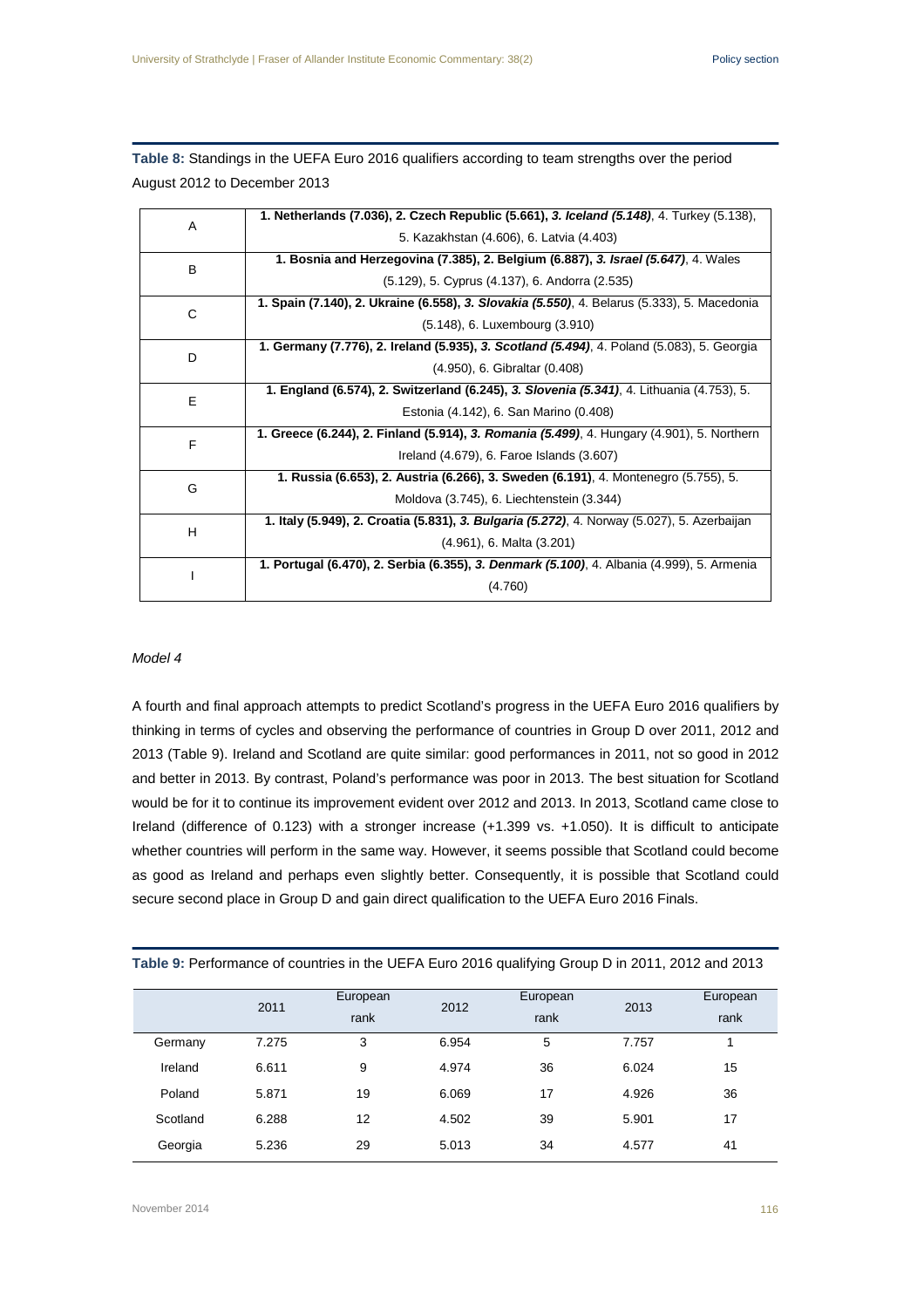#### **VI Limitations of the model**

The above results improve our knowledge about the determinants of national men's football team performance by taking on board some new explanatory variables. However, some limitations must be underlined. For example, we define Player quality as the number of players who play in the 10 most valuable clubs and who have been fielded at least in 20 games per season. Using this definition, Atletico Madrid, which has reached the Champions League final in 2013-2014, is not among the most valuable clubs. In 2012-2013, Borussia Dortmund, which also reached the Champions League final, was not listed in the 10 most valuable clubs either. These teams performed well due to their team spirit and coach influence, as much as to their player quality. Hence, sampling the most valuable clubs can be improved and besides, money does not always guarantee both victories on the pitch or appropriate player recruitment. For example, Liverpool, which has appeared each year in the Top 10 most valuable clubs, did not achieve to qualify in the Champions League four years in a row (from 2009/2010 to 2012/2013). This raises the question whether Liverpool players really were among the best in the world.

In this paper, we have chosen to follow Kuper and Szymanski (2012) in confining the importance of Foreign Managers and Technology Transfer dummies to Belgium, France, Germany, Italy and Netherlands. However, this can be criticised. Choosing these dummies implies accepting Kuper and Szymanski's underlying implicit hypotheses. For instance, if a manager has been transferred from one of the five core countries, he is automatically considered to be a good manager - even if he has never played at a professional level. Also, if a manager originates from a country other than the core and has never played in one of the five core countries or been trained by a manager from these countries, he is automatically considered as not being a good manager. This would mean that Gordon Strachan (Scotland manager) is not considered a good manager, which seems highly questionable considering Scotland's performance since June 2013. Similarly, it would also mean that Alex Ferguson could not be considered a good manager, whereas he is regarded as one of the most successful managers in the history of the game (Hoye, Smith, Nicholson, Stewart & Westerbeek, 2008). It is worth noting that Alex Ferguson trained Gordon Strachan from 1978 to 1984 at Aberdeen and from 1986 to 1989 at Manchester United. Despite their rivalry (Austin, 2006), it is possible that Gordon Strachan takes advantage from skill transfer from Alex Ferguson. A finer identification of the most successful managers and the test of skill transfer from these managers could be improved in our model.

As noted above, our "predictions" are mainly based on outcomes of the results of European men's international football matches over the period August 2012 to December 2013. Nevertheless, there is no reason to expect that national team strengths over the period August 2014 to December 2015 will be the same that over the same period 2012 to 2013. Table 10 provides European national team strengths over the periods January 2011 to July 2012 and August 2012 to December 2013. It can be seen clearly that the hierarchy of European national teams has largely evolved between the two periods. For this reason, it is necessary to be careful about our "predictions".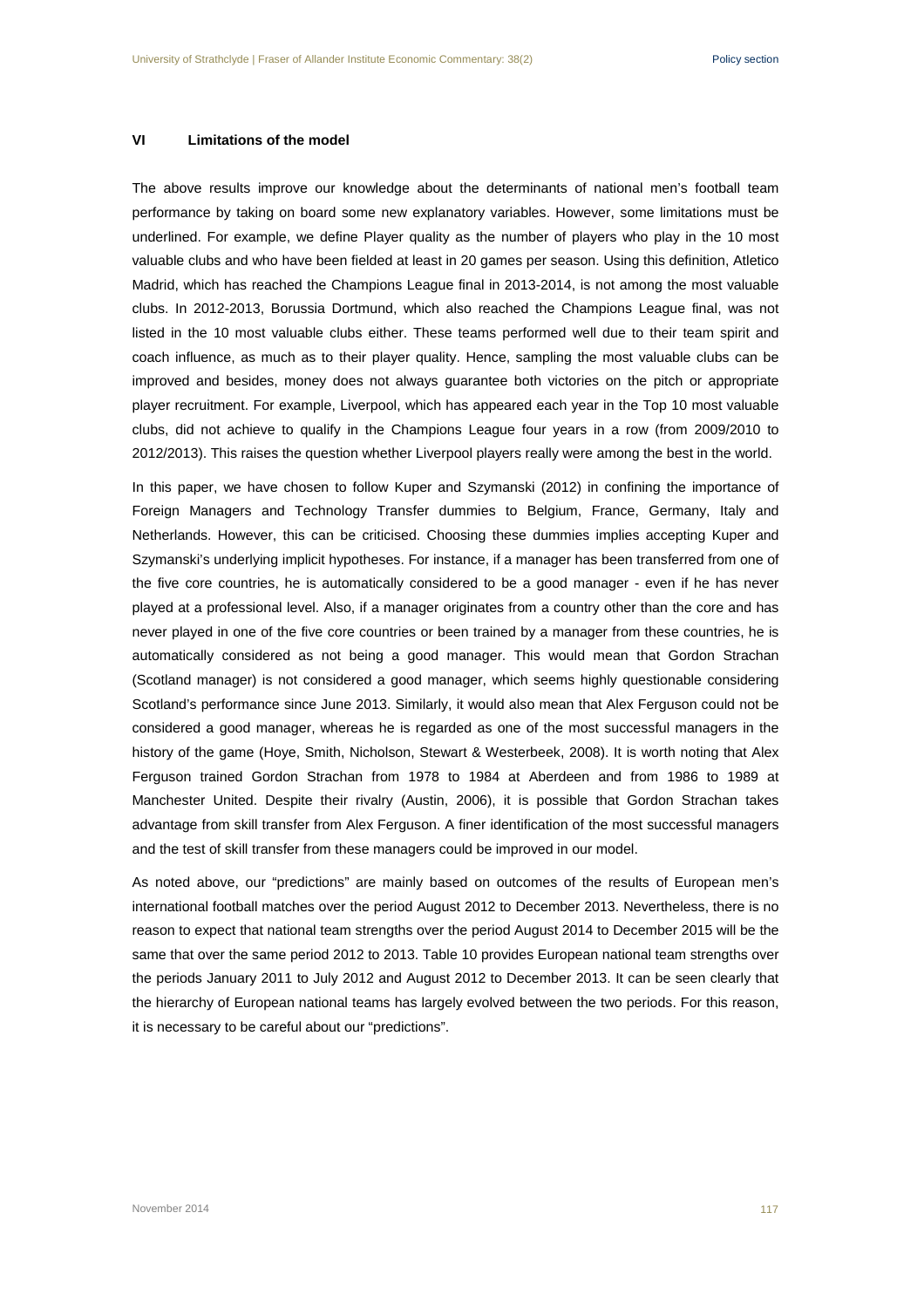|                  | 01/2011-07/2012 | Rank         | 08/2012-12/2013 | Rank           | Rank difference     |
|------------------|-----------------|--------------|-----------------|----------------|---------------------|
|                  |                 |              |                 |                |                     |
| Albania          | 4.419           | 42           | 4.999           | 36             | $+6$<br>$\mathbf 0$ |
| Andorra          | 3.183           | 52           | 2.535           | 52             |                     |
| Armenia          | 5.647           | 25           | 4.760           | 40             | $-15$               |
| Austria          | 5.230           | 29           | 6.266           | 12             | $+17$               |
| Azerbaijan       | 4.119           | 45           | 4.961           | 37             | $+8$                |
| <b>Belarus</b>   | 4.692           | 38           | 5.333           | 27             | $+11$               |
| Belgium          | 5.985           | 16           | 6.887           | 6              | $+10$               |
| Bosnia and       | 5.692           | 23           | 7.385           | $\overline{2}$ | $+21$               |
| Herzegovina      |                 |              |                 |                |                     |
| <b>Bulgaria</b>  | 4.955           | 35           | 5.272           | 28             | $+7$                |
| Croatia          | 6.391           | 11           | 5.831           | 19             | -8                  |
| Cyprus           | 4.100           | 46           | 4.137           | 46             | $\mathbf 0$         |
| Czech Republic   | 6.086           | 13           | 5.661           | 21             | -8                  |
| Denmark          | 6.465           | 10           | 5.100           | 33             | $-23$               |
| England          | 6.917           | 4            | 6.574           | 8              | $-4$                |
| Estonia          | 4.094           | 47           | 4.142           | 45             | $+2$                |
| Faroe Islands    | 3.473           | 50           | 3.607           | 49             | $+1$                |
| Finland          | 5.191           | 32           | 5.914           | 18             | $+14$               |
| France           | 6.500           | 9            | 6.976           | 5              | $+4$                |
| Georgia          | 5.207           | 31           | 4.950           | 38             | $-7$                |
| Germany          | 7.007           | 2            | 7.776           | $\mathbf{1}$   | $+1$                |
| Greece           | 6.002           | 15           | 6.244           | 14             | $+1$                |
| Hungary          | 5.906           | 19           | 4.901           | 39             | $-20$               |
| Iceland          | 4.720           | 37           | 5.148           | 29             | $+8$                |
| Ireland          | 6.114           | 12           | 5.935           | 17             | $-5$                |
| Israel           | 5.208           | 30           | 5.647           | 22             | $+8$                |
| Italy            | 6.505           | 8            | 5.949           | 16             | -8                  |
| Kazakhstan       | 4.277           | 44           | 4.606           | 43             | $+1$                |
| Latvia           | 5.130           | 33           | 4.403           | 44             | $-11$               |
| Liechtenstein    | 3.896           | 48           | 3.344           | 50             | $-2$                |
| Lithuania        | 4.428           | 41           | 4.753           | 41             | 0                   |
| Luxembourg       | 3.703           | 49           | 3.910           | 47             | $+2$                |
| Macedonia        | 4.690           | 39           | 5.148           | $30\,$         | $+9$                |
| Malta            | 4.451           | 40           | 3.209           | 51             | $-11$               |
| Moldova          | 4.375           | 43           | 3.745           | 48             | $-5$                |
| Montenegro       | 5.038           | 34           | 5.755           | 20             | $+14$               |
| Netherlands      | 6.854           | 5            | 7.036           | 4              | $+1$                |
| Northern Ireland | 3.411           | 51           | 4.679           | 42             | $+9$                |
| Norway           | 5.652           | 24           | 5.027           | 35             | $-11$               |
| Poland           | 5.770           | 20           | 5.083           | 34             | $-14$               |
| Portugal         | 6.715           | 6            | 6.470           | 10             | -4                  |
| Romania          | 5.693           | 22           | 5.499           | 24             | $-2$                |
| Russia           | 6.977           | $\mathbf{3}$ | 6.653           | $\overline{7}$ | $-4$                |

**Table 10:** European men's national football team strengths and rankings over the periods January 2011 to July 2012 and August 2012 to December 2013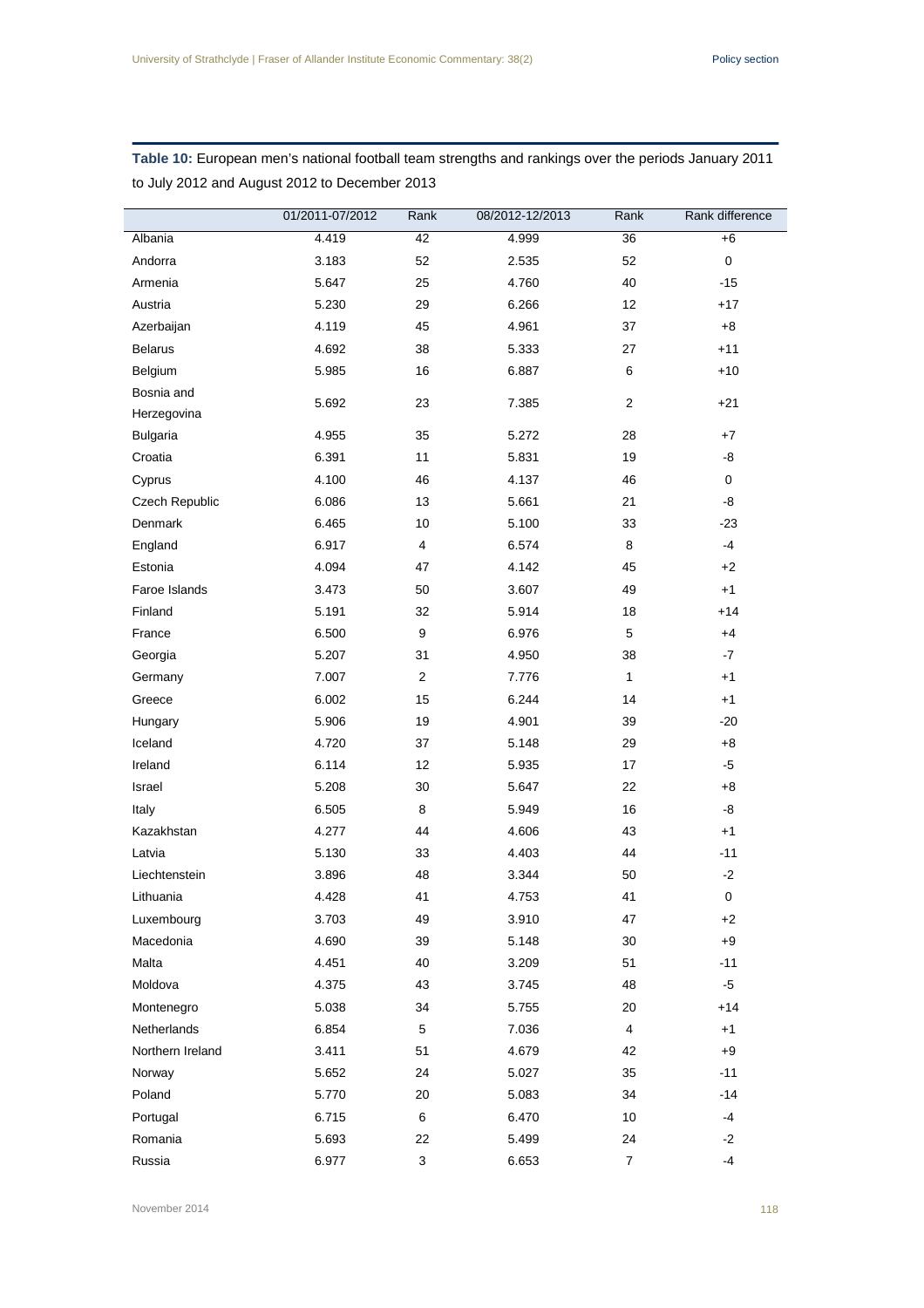| San Marino  | 1.581 | 53 | 0.408 | 53 | 0     |
|-------------|-------|----|-------|----|-------|
| Scotland    | 6.019 | 14 | 5.494 | 25 | $-11$ |
| Serbia      | 5.576 | 26 | 6.355 | 11 | $+15$ |
| Slovakia    | 4.942 | 36 | 5.550 | 23 | $+13$ |
| Slovenia    | 5.258 | 28 | 5.341 | 26 | $+2$  |
| Spain       | 7.750 | 1  | 7.140 | 3  | $-2$  |
| Sweden      | 6.600 | 7  | 6.191 | 15 | -8    |
| Switzerland | 5.967 | 18 | 6.245 | 13 | $+5$  |
| Turkey      | 5.977 | 17 | 5.138 | 31 | $-14$ |
| Ukraine     | 5.510 | 27 | 6.558 | 9  | $+18$ |
| Wales       | 5.723 | 21 | 5.129 | 32 | $-11$ |

# **VII Conclusion**

In this paper, we propose a score equation based on 13 variables which we apply to assess Scotland's likely progress in the UEFA Euro 2016 qualifiers. In our first two models, Scotland fails to progress to the UEFA Euro 2016 playoffs by only one goal. Nevertheless, in our third model which is better, it predicts that Scotland should be third in Group D and thus progress to the playoffs and thus hope to qualify for Euro 2016 Finals. Using our fourth model – and assuming a continuing improvement in Scotland's performance – allows us to posit that Scotland could even come second to Germany in Group D and thus allow Scotland to qualify directly to the UEFA Euro 2016 Finals in France. Bonne chance, l'Écosse!

#### **References**

Allan, G.J., & Moffat, J. (2014). Muscle drain versus brain gain in association football: Technology transfer through player emigration and manager immigration. *Applied Economics Letters, 21*, 490-493.

Andreff, W., & Andreff, M. (in press). Economic prediction of sport performances from Beijing olympics to 2010 FIFA world cup in South Africa: The notion of surprising sporting outcome. In P. Rodriguez, S. Késenne and R. Koning (Eds.), *The economics of competitive sport*. Cheltenham, UK: Edward Elgar.

Austin, S. (2006, 12 September). *Fergie v Strachan.* BBC. Available at: <http://news.bbc.co.uk/sport1/hi/football/europe/5335578.stm>

Baur, D.G., & Lehmann, S. (2007). Does the mobility of football players influence the success of the national team? IIIS Discussion Paper No. 217, Institute for International Integration Studies, Dublin.

Berlinschi, R., Schokkaert, J., & Swinnen, J. (2013). When drains and gains coincide: Migration and international football performance. *Labour Economics, 21*, 1-14.

Forbes (2013). Soccer's most valuable teams. Retrieved February 26, 2014, from http://www.forbes.com/soccervaluations/

Gelade, G.A., & Dobson, P. (2007). Predicting the comparative strengths of national football teams. *Social Science Quarterly, 88*, 244-258.

Hoffmann, R., Lee, C.G., & Ramasamy, B. (2002). The socioeconomic determinants of international soccer performance. *Journal of Applied Economics, 5*, 253-272.

Hoffmann, R., Lee, C.G., Matheson, V., & Ramasamy, B. (2006). International women's football and gender inequality. *Applied Economics Letters, 13*, 999-1001.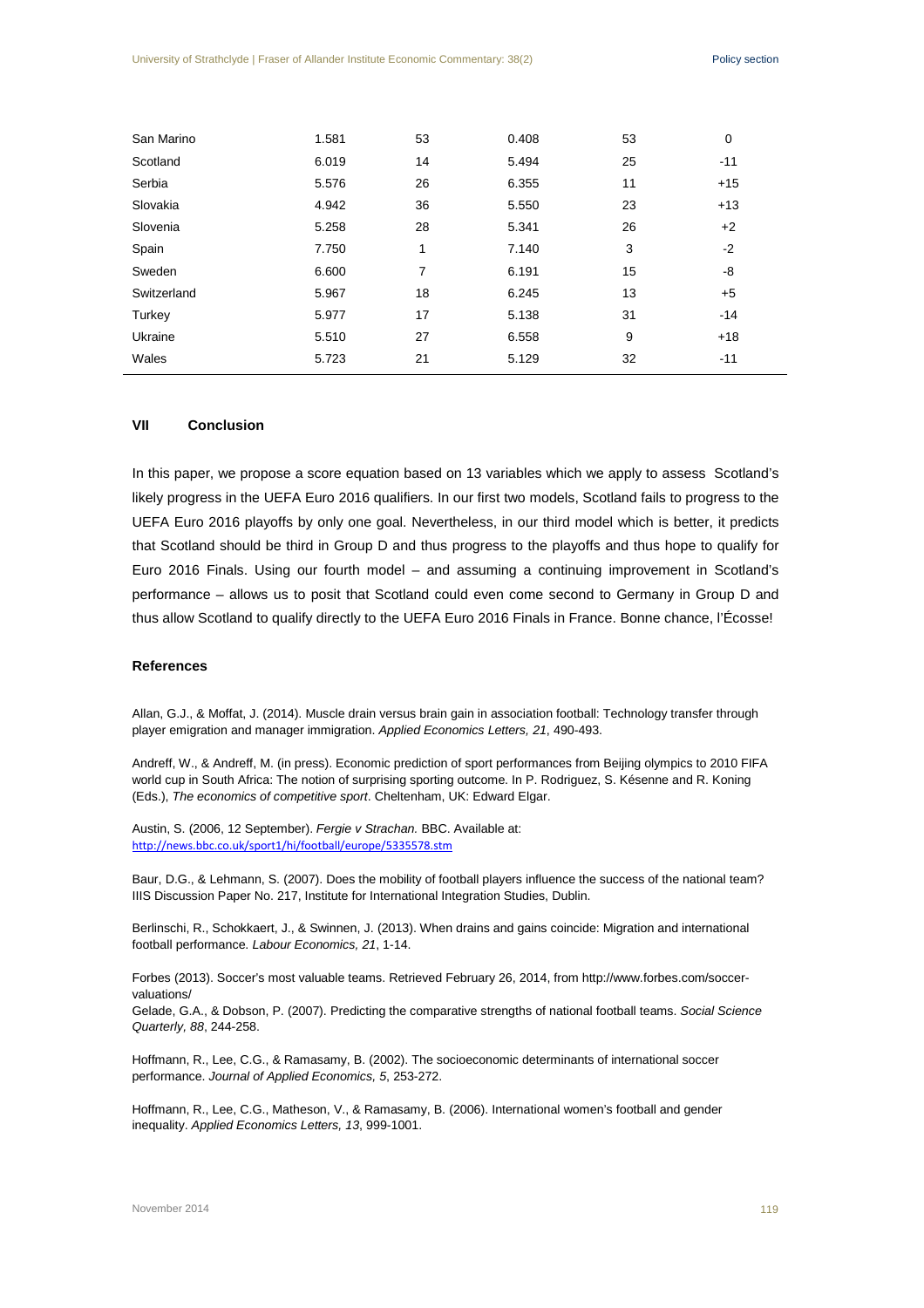Houston, R.G., & Wilson, D.P. (2002). Income, leisure and proficiency: An economic study of football performance. *Applied Economics Letters, 9*, 939-943.

Hoye, R., Smith, A., Nicholson, M., Stewart, B., & Westerbeek, H. (2008). *Sport Management: Principles and Applications.* Abingdon, UK: Routledge.

Kuper, S., & Szymanski, S. (2012). *Soccernomics*. London: HarperSport.

Leeds, M.A., & Leeds, E.M. (2009). International soccer success and national institutions. *Journal of Sports Economics, 10*, 369-390.

Macmillan, P., & Smith, I. (2007). Explaining international soccer rankings. *Journal of Sports Economics, 8*, 202-213.

Yamamura, E. (2009). Technology transfer and convergence of performance: An economic study of FIFA football ranking. *Applied Economics Letters, 16*, 261-266.

Yamamura, E. (2012). Effect of linguistic heterogeneity on technology transfer: An economic study of FIFA football rankings. *Atlantic Economic Journal, 40*, 85-99.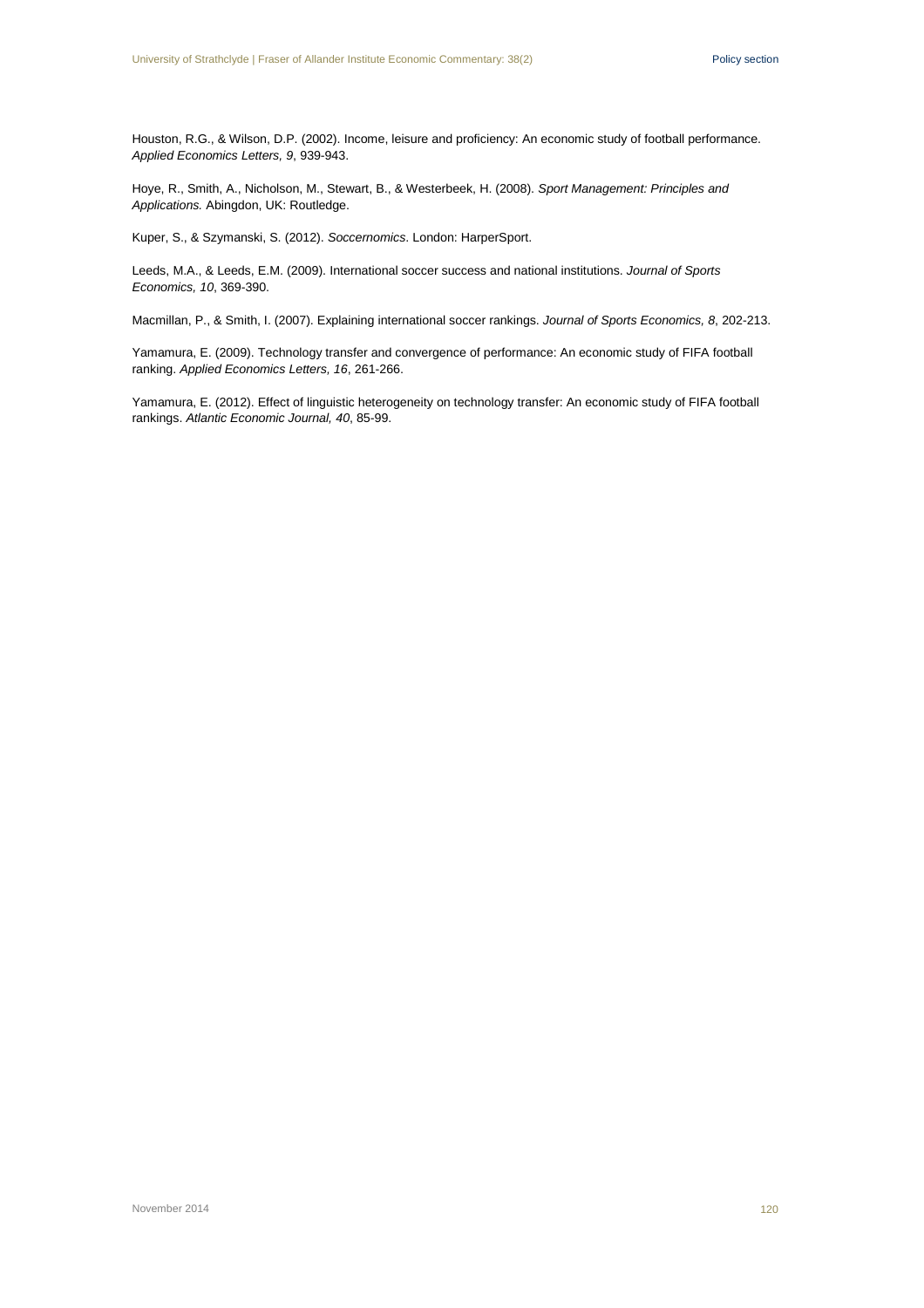# **Appendices**

**Appendix 1:** Comparison between real score and score provided by the model for Scotland over the period 08/2012-12/2013.

| Date       | Match                        | Real score | Score provided by the model |
|------------|------------------------------|------------|-----------------------------|
| 08/09/2012 | Scotland-Serbia              | 0          | $\mathbf 0$                 |
| 11/09/2012 | Scotland-Macedonia           | 0          | $+1$                        |
| 12/10/2012 | Wales-Scotland               | $+1$       | 0                           |
| 16/10/2012 | Belgium-Scotland             | $+2$       | $+1$                        |
| 14/11/2012 | Luxembourg-Scotland          | $-1$       | $-1$                        |
| 06/02/2013 | Scotland-Estonia             | $+1$       | $+1$                        |
| 22/03/2013 | Scotland-Wales               | $-1$       | $+1$                        |
| 26/03/2013 | Serbia-Scotland              | $+2$       | $+1$                        |
|            | Total Scotland till 03/2013  | $-4$       | $+2$                        |
| 07/06/2013 | Croatia-Scotland             | $-1$       | $+1$                        |
| 14/08/2013 | England-Scotland             | $+1$       | $+2$                        |
| 06/09/2013 | Scotland-Belgium             | $-2$       | $-1$                        |
| 10/09/2013 | Macedonia-Scotland           | $-1$       | $\Omega$                    |
| 15/10/2013 | Scotland-Croatia             | $+2$       | $-1$                        |
| 19/11/2013 | Norway-Scotland              | $-1$       | $\Omega$                    |
|            | Total Scotland since 06/2013 | $+2$       | -5                          |
|            | <b>Total Scotland</b>        | $-2$       | -3                          |
|            | Average gap                  |            | $+0.071$                    |
|            |                              |            |                             |

**Appendix 2:** Comparison between real score and score provided by the model for Germany over the period 08/2012-12/2013.

| Date                 | Match                 | Real score | Score provided by the model |
|----------------------|-----------------------|------------|-----------------------------|
| 07/09/2012           | Germany-Faroe Islands | $+3$       | $+4$                        |
| 11/09/2012           | Austria-Germany       | $-1$       | $-1$                        |
| 12/10/2012           | Ireland-Germany       | -5         | $-2$                        |
| 16/10/2012           | Germany-Sweden        | 0          | $+2$                        |
| 14/11/2012           | Netherlands-Germany   | $\Omega$   | $-1$                        |
| 06/02/2013           | France-Germany        | $-1$       | $\Omega$                    |
| 22/03/2013           | Kazakhstan-Germany    | $-3$       | $-2$                        |
| 26/03/2013           | Germany-Kazakhstan    | $+3$       | $+3$                        |
| 06/09/2013           | Germany-Austria       | $+3$       | $+2$                        |
| 10/09/2013           | Faroe Islands-Germany | $-3$       | $-4$                        |
| 11/10/2013           | Germany-Ireland       | $+3$       | $+3$                        |
| 15/10/2013           | Sweden-Germany        | $-2$       | $-1$                        |
| 15/11/2013           | Italy-Germany         | 0          | 0                           |
| 19/11/2013           | England-Germany       | $-1$       | 0                           |
| <b>Total Germany</b> |                       | $+28$      | $+25$                       |
| Average gap          |                       |            | $+0.214$                    |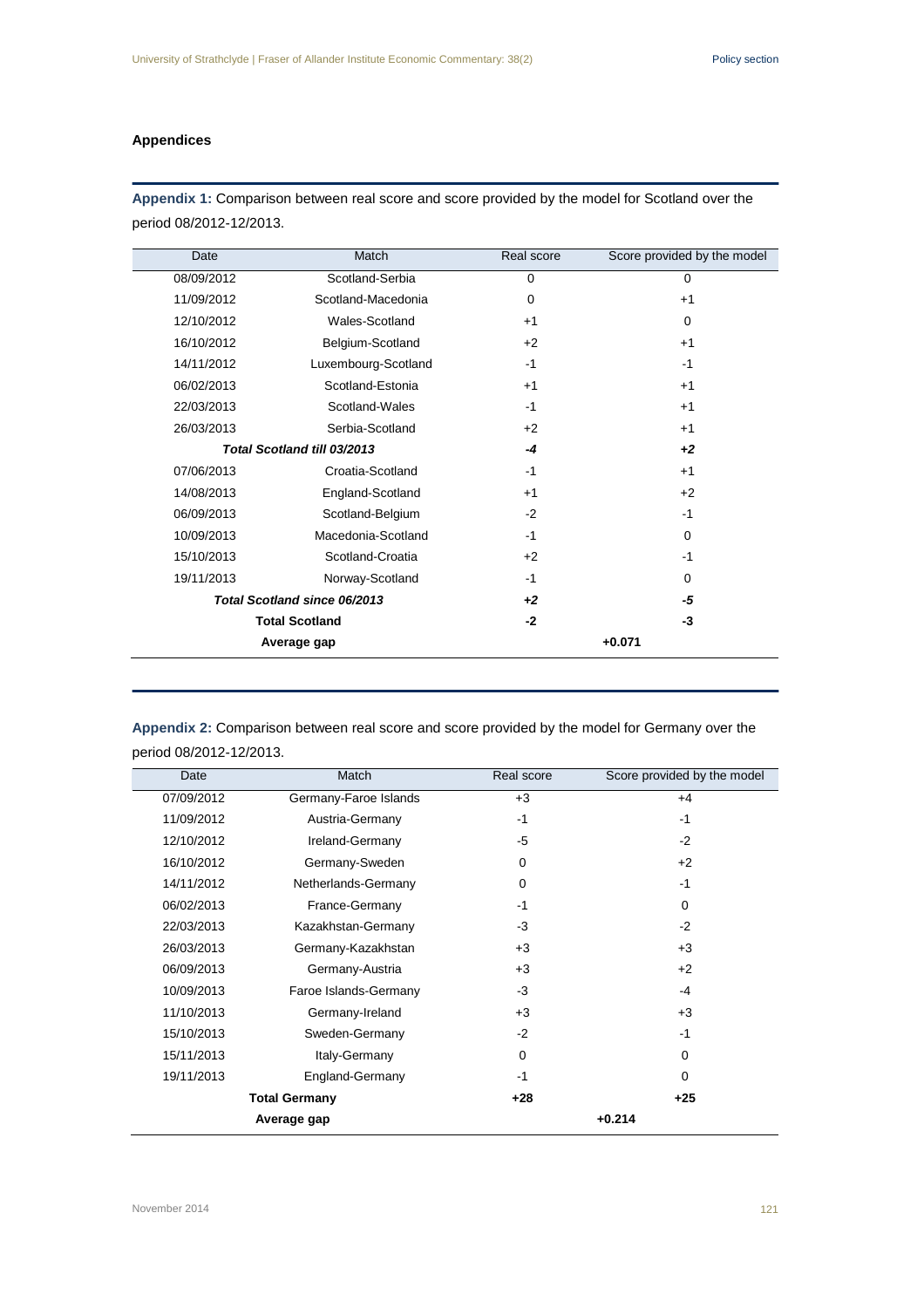| Date       | Match                 | Real score  | Score provided by the model |
|------------|-----------------------|-------------|-----------------------------|
|            |                       |             |                             |
| 15/08/2012 | Serbia-Ireland        | $\Omega$    | $\Omega$                    |
| 07/09/2012 | Kazakhstan-Ireland    | $-1$        | $-1$                        |
| 12/10/2012 | Ireland-Germany       | $-5$        | $-2$                        |
| 16/10/2012 | Faroe Islands-Ireland | $-3$        | $-2$                        |
| 14/11/2012 | Ireland-Greece        | $-1$        | $\Omega$                    |
| 06/02/2013 | Ireland-Poland        | $+2$        | $\Omega$                    |
| 22/03/2013 | Sweden-Ireland        | $\mathbf 0$ | $+1$                        |
| 26/03/2013 | Ireland-Austria       | $\Omega$    | $\Omega$                    |
| 29/05/2013 | England-Ireland       | $\Omega$    | $+2$                        |
| 02/06/2013 | Ireland-Georgia       | 4           | $\Omega$                    |
| 07/06/2013 | Ireland-Faroe Islands | $+3$        | $+2$                        |
| 11/06/2013 | Spain-Ireland         | $+2$        | $+1$                        |
| 14/08/2013 | Wales-Ireland         | $\mathbf 0$ | $\Omega$                    |
| 06/09/2013 | Ireland-Sweden        | $-1$        | $\Omega$                    |
| 10/09/2013 | Austria-Ireland       | $+1$        | $+1$                        |
| 11/10/2013 | Germany-Ireland       | $+3$        | $+3$                        |
| 15/10/2013 | Ireland-Kazakhstan    | $+2$        | $+1$                        |
| 15/11/2013 | Ireland-Latvia        | $+3$        | $+1$                        |
| 19/11/2013 | Poland-Ireland        | $\Omega$    | $+1$                        |
|            | <b>Total Ireland</b>  | $+5$        | -4                          |
|            | Average gap           |             | $+0.474$                    |

**Appendix 3:** Comparison between real score and score provided by the model for Ireland over the period 08/2012-12/2013.

**Appendix 4:** Comparison between real score and score provided by the model for Poland over the period 08/2012-12/2013.

| Date                | Match                | Real score | Score provided by the model |
|---------------------|----------------------|------------|-----------------------------|
| 15/08/2012          | Estonia-Poland       | $+1$       | $-1$                        |
| 11/09/2012          | Poland-Moldova       | $+2$       | $+2$                        |
| 17/10/2012          | Poland-England       | $\Omega$   | $-1$                        |
| 14/12/2012          | Poland-Macedonia     | $+3$       | 0                           |
| 06/02/2013          | Ireland-Poland       | $+2$       | 0                           |
| 22/03/2013          | Poland-Ukraine       | $-2$       | $\Omega$                    |
| 26/03/2013          | Poland-San Marino    | $+5$       | $+4$                        |
| 04/06/2013          | Poland-Liechtenstein | $+2$       | $+4$                        |
| 07/06/2013          | Moldova-Poland       | 0          | $-1$                        |
| 14/08/2013          | Poland-Denmark       | $+1$       | 0                           |
| 10/09/2013          | San Marino-Poland    | $-4$       | $-4$                        |
| 11/10/2013          | Ukraine-Poland       | $+1$       | $+1$                        |
| 15/10/2013          | England-Poland       | $+2$       | $+2$                        |
| 15/11/2013          | Poland-Slovakia      | $-2$       | 0                           |
| 19/11/2013          | Poland-Ireland       | $\Omega$   | $+1$                        |
| <b>Total Poland</b> |                      | $+7$       | $+13$                       |
| Average gap         |                      |            | $-0.4$                      |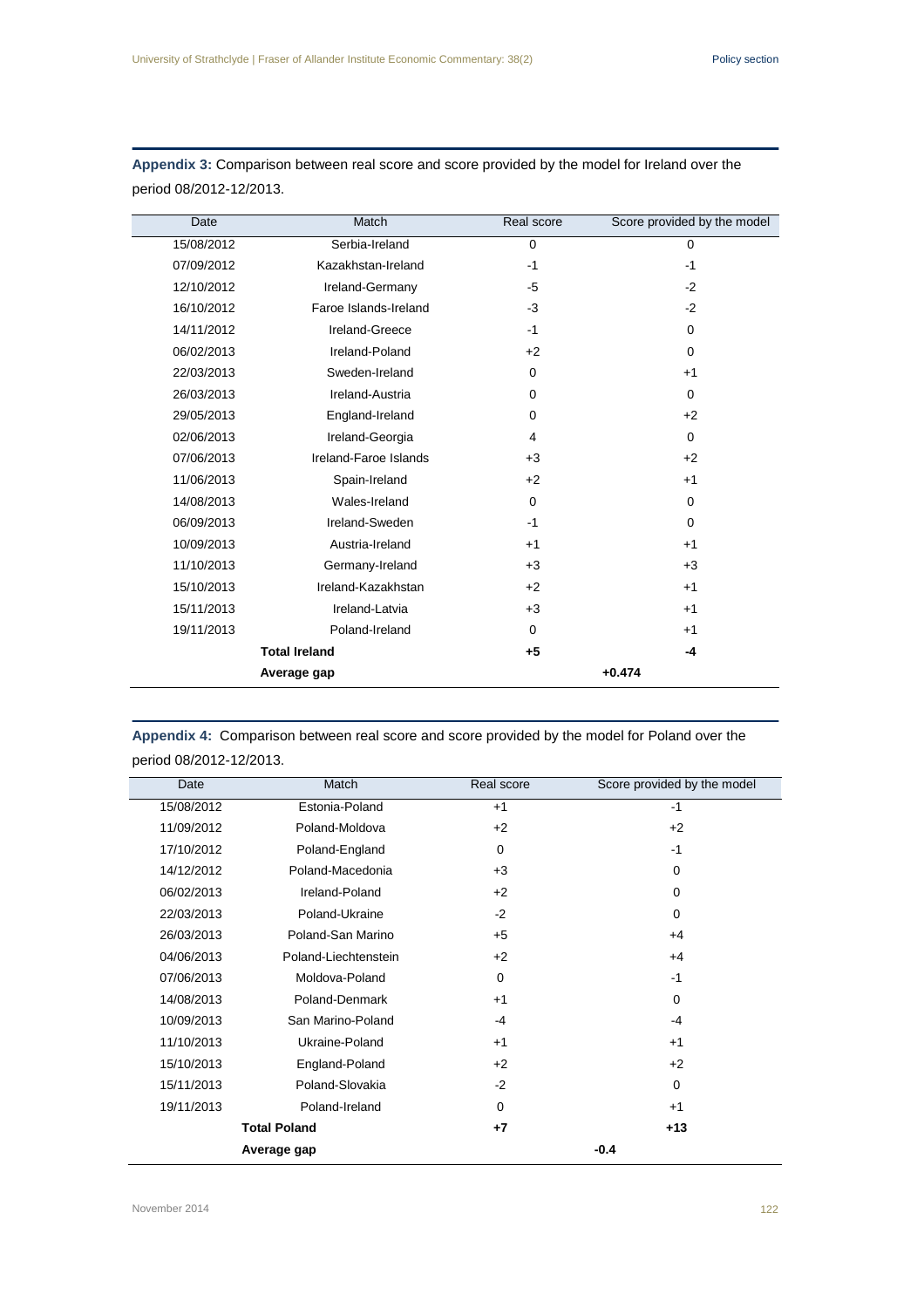| Date        | Match                | Real score | Score provided by the model |
|-------------|----------------------|------------|-----------------------------|
| 15/08/2012  | Luxembourg-Georgia   | $-1$       | $-1$                        |
| 07/09/2012  | Georgia-Belarus      | $+1$       | 0                           |
| 11/09/2012  | Georgia-Spain        | $-1$       | $-1$                        |
| 12/10/2012  | Finland-Georgia      | $\Omega$   | $\Omega$                    |
| 16/10/2012  | Belarus-Georgia      | $+2$       | $+1$                        |
| 22/03/2013  | France-Georgia       | $+2$       | $+1$                        |
| 02/06/2013  | Ireland-Georgia      | $+4$       | 0                           |
| 05/06/2013  | Denmark-Georgia      | $+1$       | $+1$                        |
| 14/08/2013  | Kazakhstan-Georgia   | $+1$       | $-1$                        |
| 06/09/2013  | Georgia-France       | 0          | $-1$                        |
| 10/09/2013  | Georgia-Finland      | $-1$       | 0                           |
| 15/10/2013  | Spain-Georgia        | $+2$       | $+2$                        |
|             | <b>Total Georgia</b> |            | -5                          |
| Average gap |                      |            | $-0.582$                    |

**Appendix 5:** Comparison between real score and score provided by the model for Georgia over the period 08/2012-12/2013.